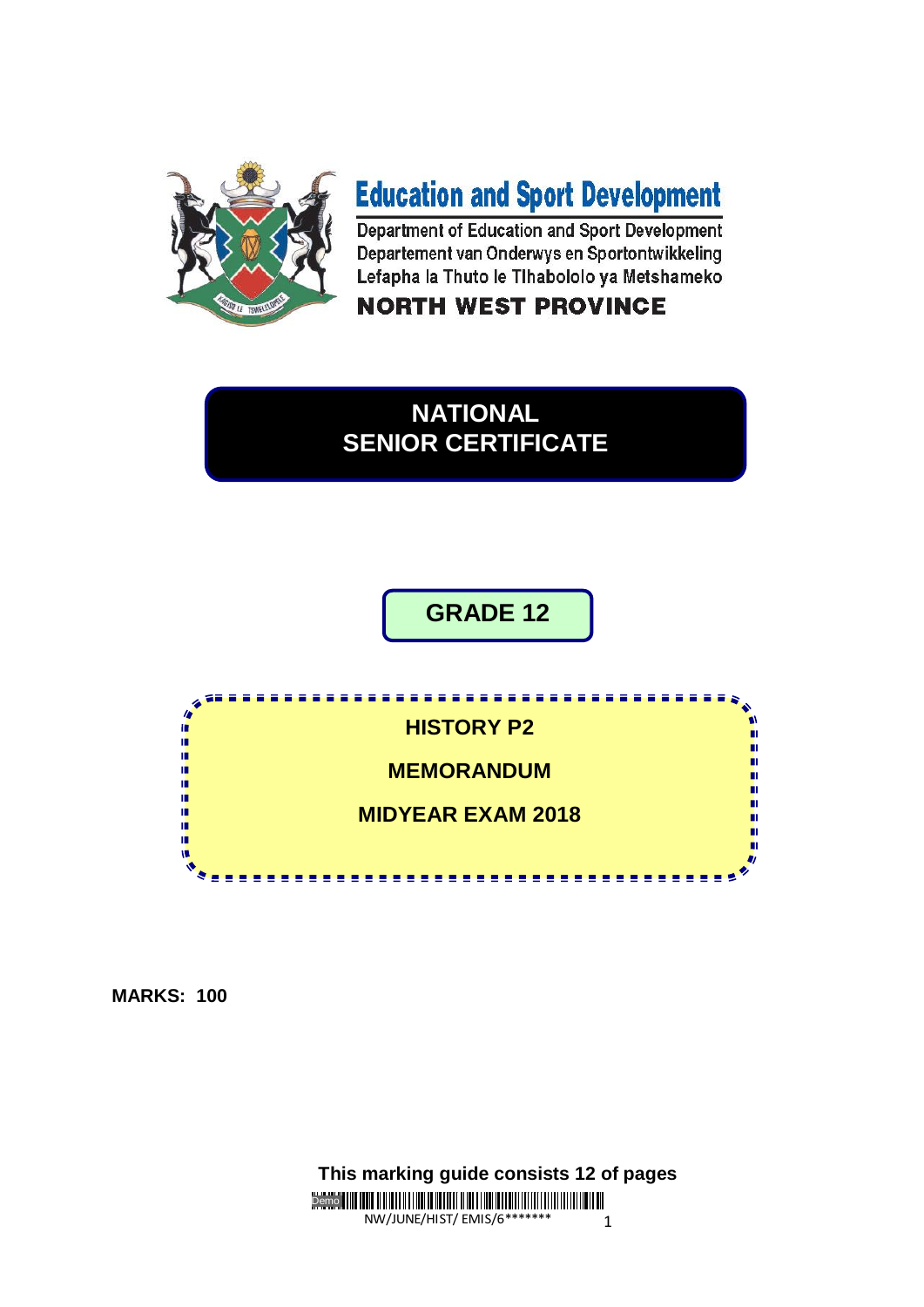| Cognitive<br><b>Levels</b> | <b>Historical skills</b>                                                                                                                                                                                                                                                                             | <b>Weighting of</b><br>questions |
|----------------------------|------------------------------------------------------------------------------------------------------------------------------------------------------------------------------------------------------------------------------------------------------------------------------------------------------|----------------------------------|
| <b>LEVEL1</b>              | Extract evidence from sources<br>$\bullet$<br>relevant<br>Selection and organisation of<br>$\bullet$<br>information from sources<br>Define historical concepts/terms<br>٠                                                                                                                            | 30%<br>(15)                      |
| <b>LEVEL 2</b>             | Interpretation of evidence from sources<br>Explain information gathered from sources<br>Analyse evidence from sources<br>$\bullet$                                                                                                                                                                   | 40%<br>(20)                      |
| LEVEL <sub>3</sub>         | Interpret and evaluate evidence from sources<br>$\bullet$<br>Engage with sources to determine<br>its<br>$\bullet$<br>usefulness, reliability, bias and limitations<br>Compare and contrast interpretations and<br>$\bullet$<br>perspectives presented in sources and draw<br>independent conclusions | 30%<br>(15)                      |

#### **1.1 The following cognitive levels were used to develop source-based questions:**

#### **1.2 The information below indicates how source-based questions are assessed:**

- In the marking of source-based questions, credit needs to be given to any other valid and relevant viewpoints, arguments, evidence or examples.
- In the allocation of marks, emphasis should be placed on how the requirements of the question have been addressed.
- In the marking guideline, the requirements of the question (skills that need to be addressed) as well as the level of the question are indicated in italics.
- When assessing open-ended source-based questions, learners should be credited for any other relevant answers.
- Learners are expected to take a stance when answering 'to what extent' questions in order for any marks to be awarded.

#### **1.3 Assessment procedures for source-based questions**

- Use a tick  $(\checkmark)$  for each correct answer.
- Pay attention to the mark scheme e.g.  $(2 \times 2)$  which translates to two reasons and is given two marks each  $(\sqrt{\sqrt{}})$ ; (1 x 2) which translates to one reason and is given two marks  $(\sqrt{\sqrt})$ .
- If a question carries 4 marks then indicate by placing 4 ticks  $(\sqrt{\sqrt{}})$ .

#### $\bullet$

#### **Paragraph question**

Paragraphs are to be assessed globally (holistically). Both the content and structure of the paragraph must be taken into account when awarding a mark. The following steps must be used when assessing a response to a paragraph question:

- Read the paragraph and place a bullet (**.**) at each point within the text where the candidate has used relevant evidence to address the question.
- Re-read the paragraph to evaluate the extent to which the candidate has been able to use relevant evidence to write a paragraph.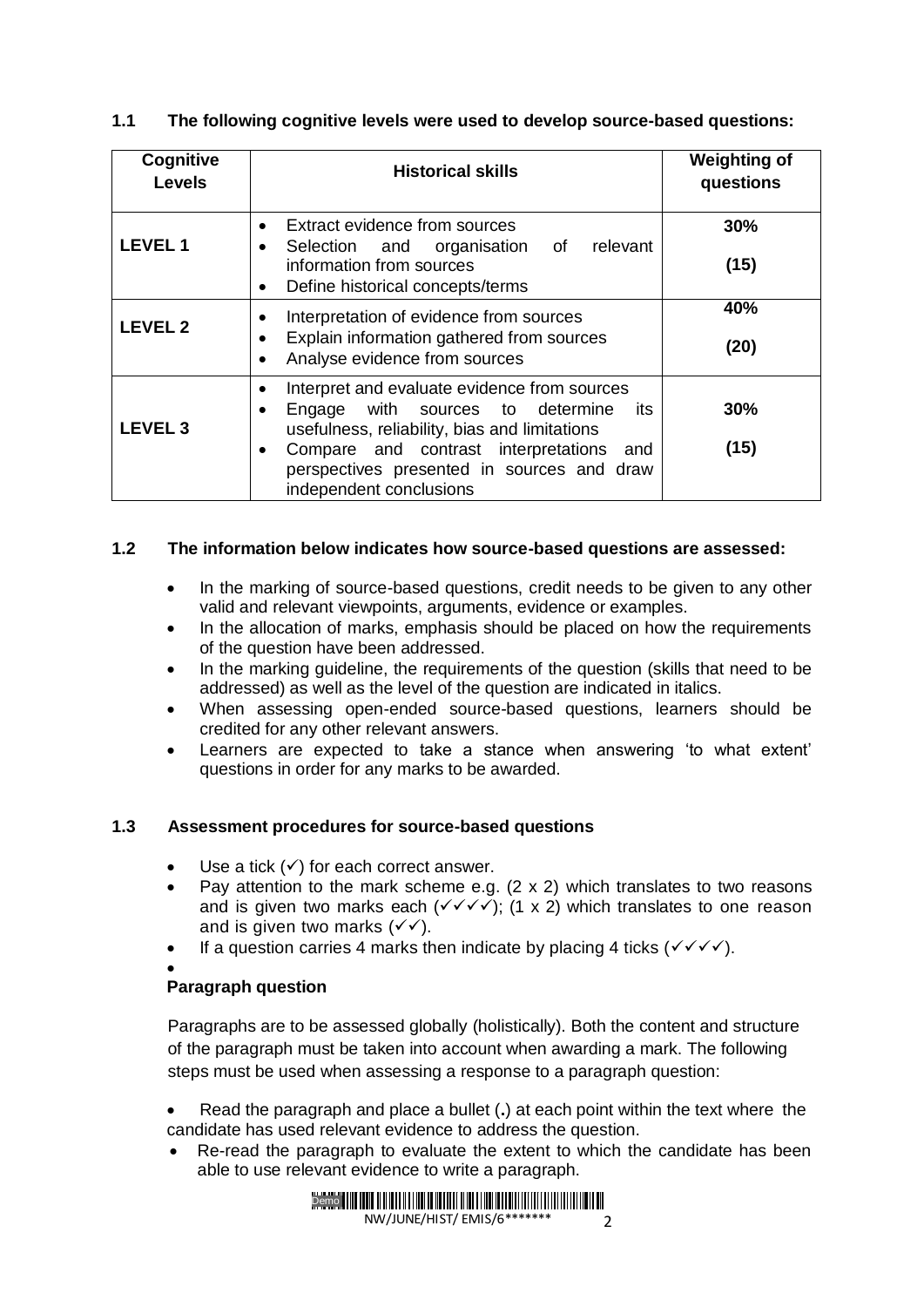At the end of the paragraph indicate the ticks  $(\sqrt{)}$  that the candidate has been awarded for the paragraph; as well as the level (1,2, or 3) as indicated in the holistic rubric and a brief comment e.g.



Used mostly relevant evidence to write a basic paragraph

- Count all the ticks for the source-based question and then write the mark on the bottom margin to the right, e.g. 32  $50$
- Ensure that the total mark is transferred accurately to the front/back cover of the answer script.

#### **2. ESSAY QUESTIONS**

#### **2.1 The essay questions require candidates to:**

 Be able to structure their argument in a logical and coherent manner. They need to select, organise and connect the relevant information so that they are able to present a reasonable sequence of facts or an effective argument to answer the question posed. It is essential that an essay has an introduction, a coherent and balanced body of evidence and a conclusion.

#### $\bullet$ **2.2 Marking of essay questions**

- Markers must be aware that the content of the answer will be guided by the textbooks in use at the particular centre.
- Candidates may have any other relevant introduction and/or conclusion than those included in a specific essay marking guideline for a specific essay.
- When assessing open-ended source-based questions, learners should be credited for any other relevant answers.

#### **2.3 Global assessment of the essay**

The essay will be assessed holistically (globally). This approach requires the teacher to assess the essay as a whole, rather than assessing the main points of the essay separately. This approach encourages the learner to write an original argument by using relevant evidence to support the line of argument. The learner will **not** be required to simply regurgitate content (facts) in order to achieve a level 7 (high mark). This approach discourages learners from preparing essays and reproducing them without taking the specific requirements of the question into account. Holistic marking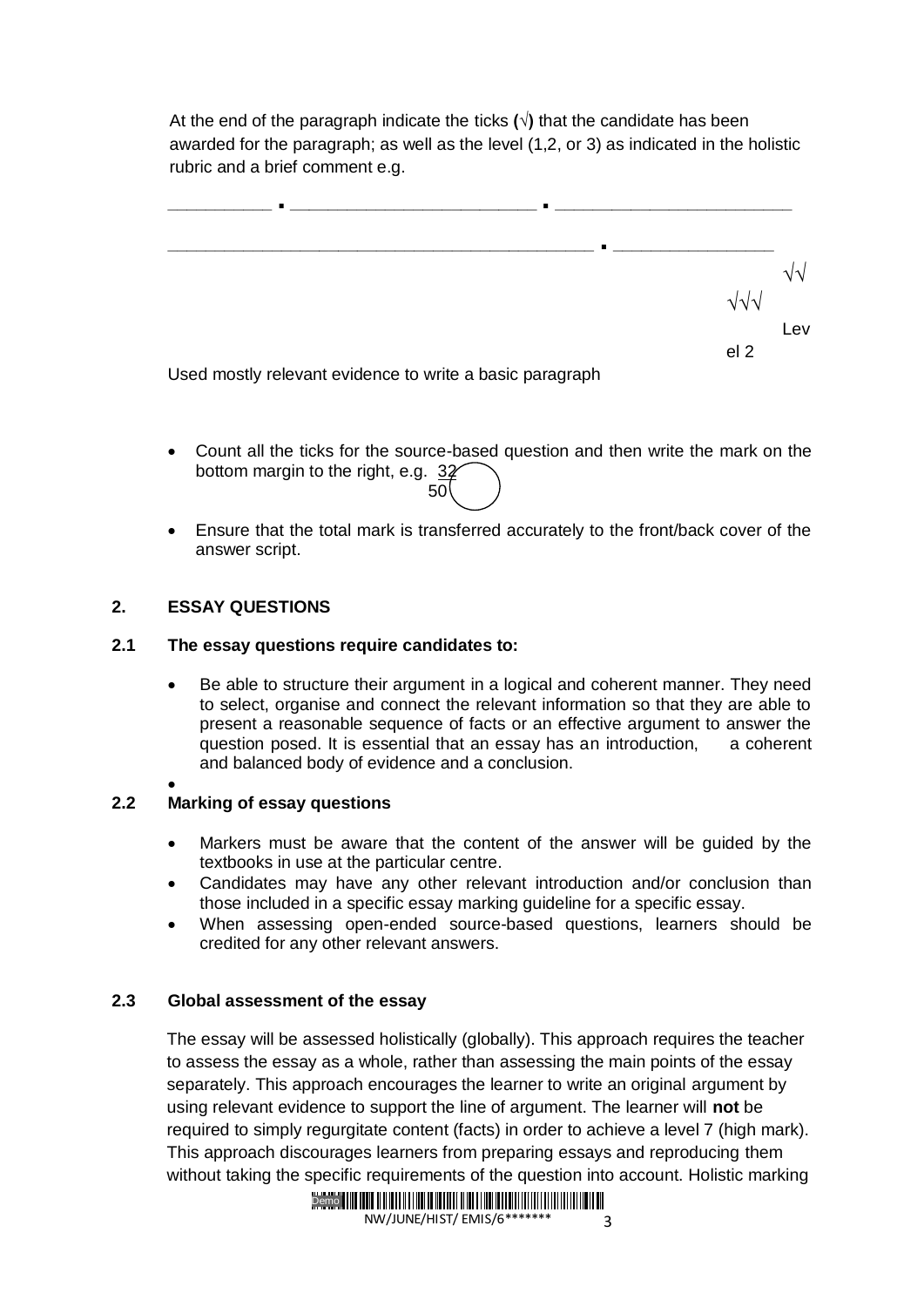of the essay credits learners' opinions that are supported by evidence. Holistic assessment, unlike content-based marking, does not penalise language inadequacies as the emphasis is on the following:

- The learner's interpretation of the question
- The appropriate selection of factual evidence (relevant content selection)
- The construction of argument (planned, structured and has independent line of argument)

#### **2.4 Assessment procedures of the essay**

- 2.4.1 Keep the synopsis in mind when assessing the essay.
- 2.4.2 During the first reading of the essay ticks need to be awarded for a relevant introduction (which is indicated by a bullet in the marking guideline), the main aspects/body of the essay that sustains/defends the line of argument (which is indicated by bullets in the marking guideline) and a relevant conclusion (which is indicated by a bullet in the marking guideline).

For example in an essay where there are five (5) main points there could be about seven (7) ticks.

2.4.3 Keep the **PEEL** structure in mind when assessing an essay.

| P  | <b>Point:</b> The candidate introduces the essay by taking a line of<br>argument/making a major point.                                                                                            |
|----|---------------------------------------------------------------------------------------------------------------------------------------------------------------------------------------------------|
|    | Each paragraph should include a point that sustains the major point<br>(line of argument) that was made in the introduction.                                                                      |
| Е. | <b>Explanation:</b> The candidate should explain in more detail what the<br>main point is all about and how it relates to the question posed (line of<br>argument)                                |
| Е  | <b>Example:</b> The candidates should answer the question by selecting<br>content that is relevant to the line of argument. Relevant examples<br>should be given to sustain the line of argument. |
|    | <b>Link:</b> Candidates should ensure that the line of argument is sustained<br>throughout the essay and is written coherently.                                                                   |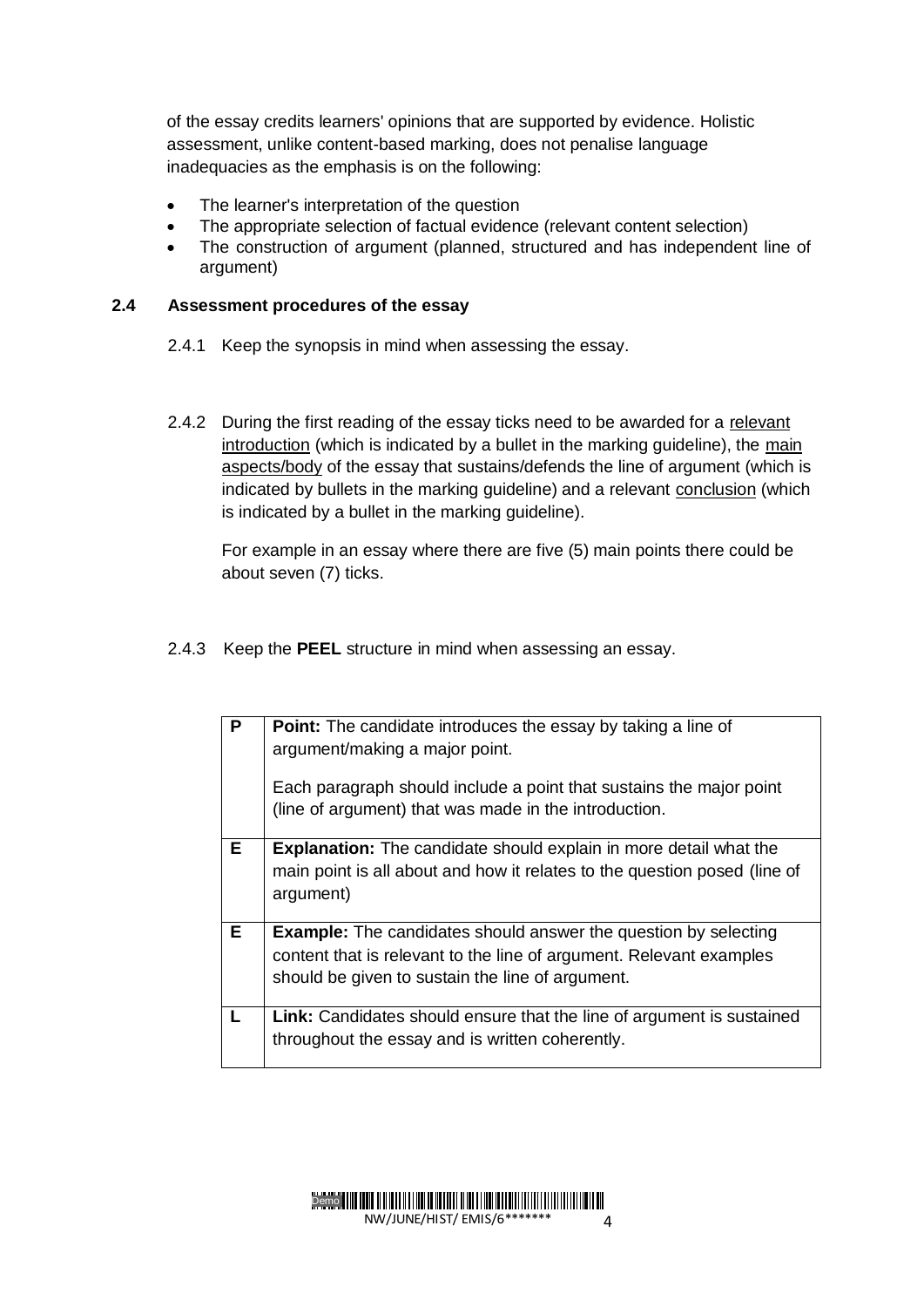2.4.4 The following additional symbols can also be used:

- $\Lambda$ Wrong statement • Irrelevant statement | | | • Repetition R • Analysis  $A\sqrt{a}$ • Interpretation I√ • Line of argument LOA
- Introduction, main aspects and conclusion not properly contextualised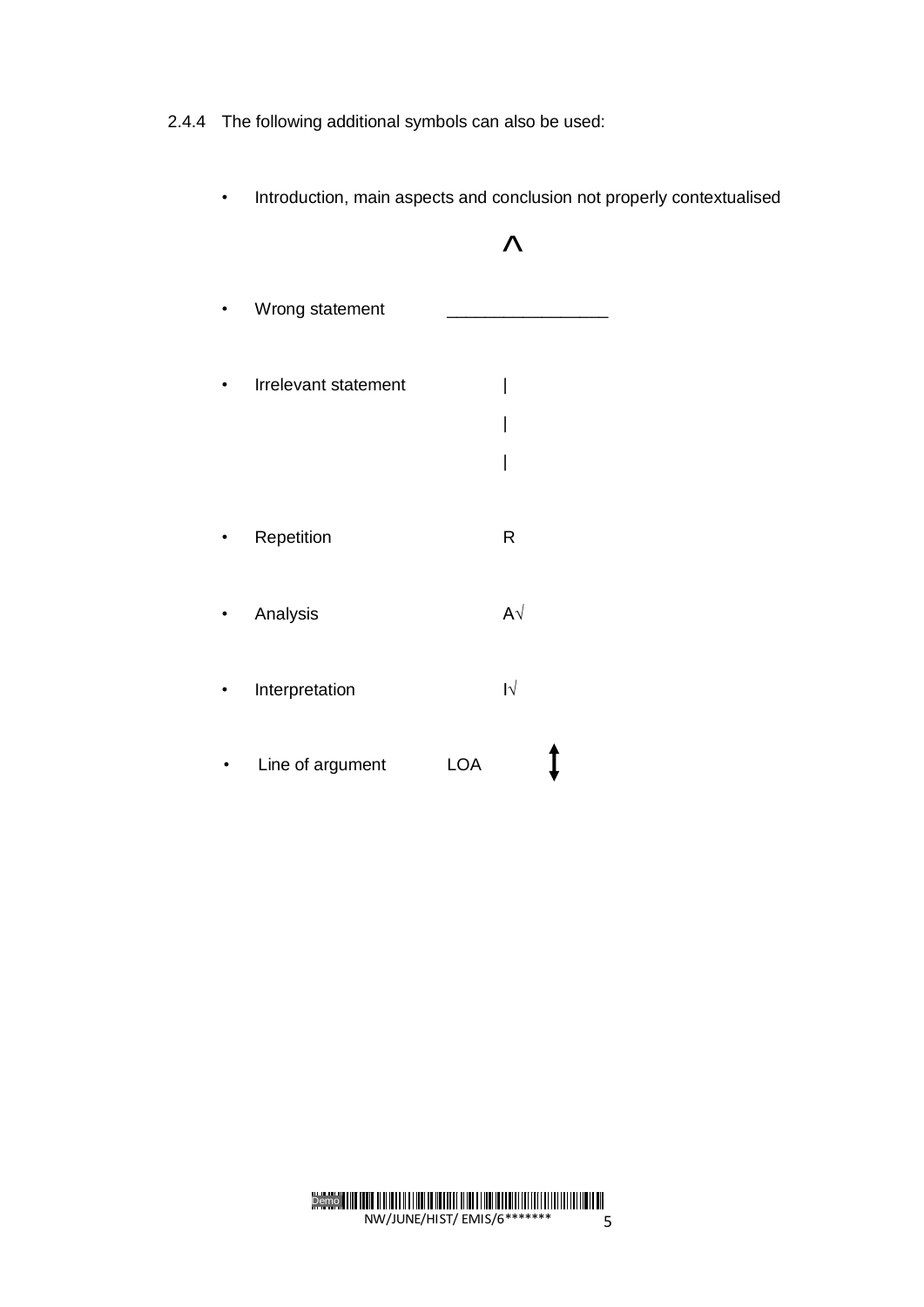#### **2.5 The matrix**

#### 2.5.1 Use of the matrix in the marking of essays

In the marking of essays, the criteria as provided in the matrix should be used. When assessing the essay note both the content and presentation. At the point of intersection of the content and presentation based on the seven competency levels, a mark should be awarded.

(a) The first reading of the essay will be to determine to what extent the main aspects have been covered and to allocate the **content level** (on the matrix).

| ∸ |  |
|---|--|
|   |  |

(b) The second reading of the essay will relate to the level (on the matrix) of **presentation**.

| LEVEL 4            |  |
|--------------------|--|
| LEVEL <sub>3</sub> |  |

(c) Allocate an overall mark with the use of the matrix.

| -VFI 4 |  |
|--------|--|
| FVFL3  |  |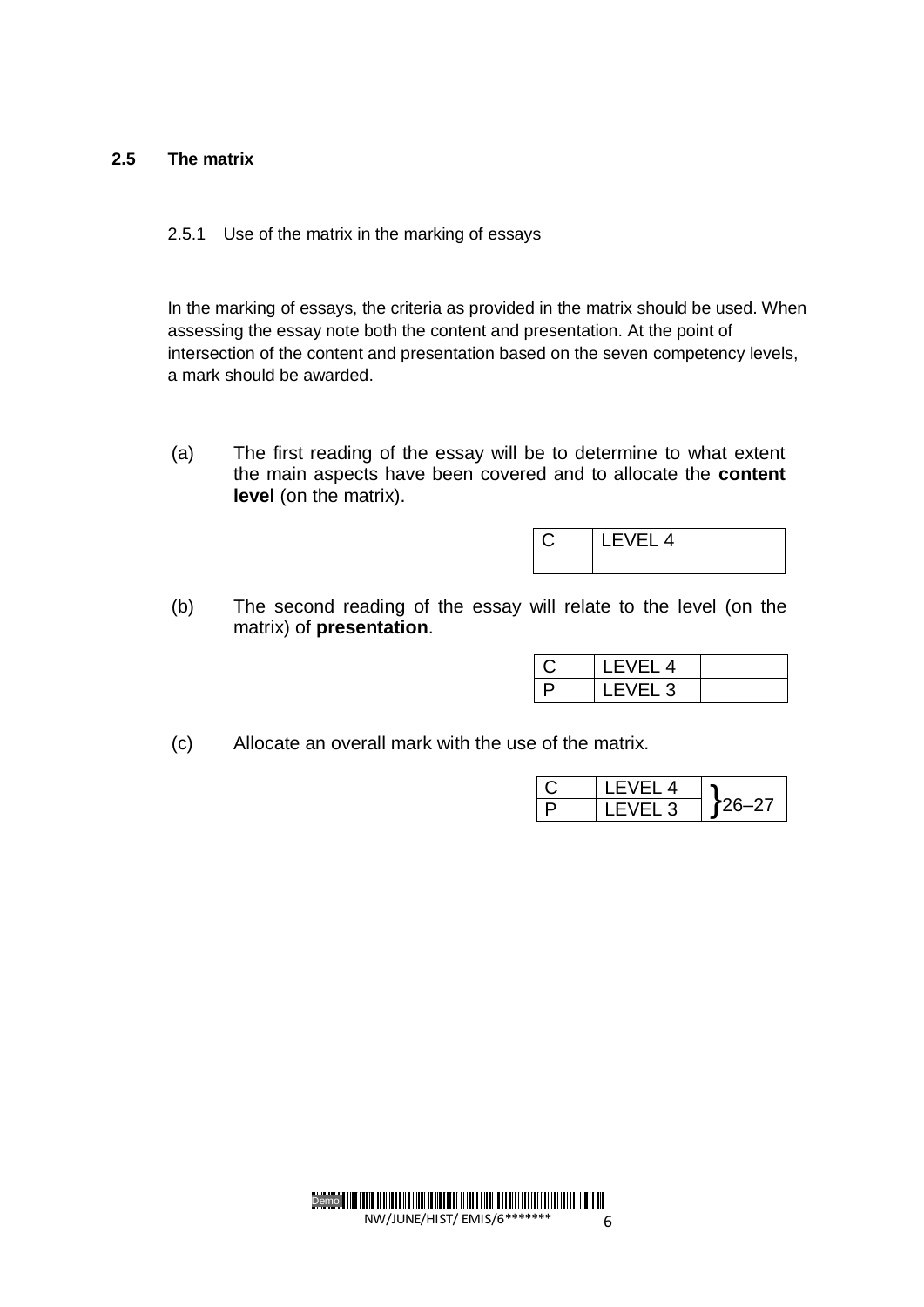#### **MARKING MATRIX FOR ESSAY TOTAL MARKS: 50**

|                        | LEVEL <sub>7</sub>  | LEVEL 6           | LEVEL 5          | LEVEL 4     | LEVEL <sub>3</sub> | LEVEL 2         | LEVEL 1       |
|------------------------|---------------------|-------------------|------------------|-------------|--------------------|-----------------|---------------|
|                        | Very well planned   | Well planned      | Well planned     | Planned and | Shows some         | Attempts to     | Little or no  |
| <b>PRESENTATION</b>    | and structured      | and structured    | and structured   | constructed | evidence of a      | structure an    | attempt to    |
|                        | essay. Good         | essay. Relevant   | essay.           | an          | planned and        | answer.         | structure the |
| CONTENT                | synthesis of        | line of argument. | Developed a      | argument.   | constructed        | Largely         | essay.        |
| J.                     | information.        | Evidence used     | clear argument.  | Evidence    | argument.          | descriptive, or |               |
|                        | Developed an        | to defend the     | Conclusions      | used to     | Attempts to        | some attempt    |               |
|                        | original well-      | argument.         | drawn from       | support     | sustain a line of  | at developing   |               |
|                        | balanced and        | Attempts to draw  | evidence.        | argument.   | argument.          | an argument.    |               |
|                        | independent line of | an independent    | Independent      | Conclusions | Conclusions not    | No attempt to   |               |
|                        | argument with the   | conclusion from   | conclusion.      | reached     | clearly            | draw a          |               |
|                        | use of evidence,    | the evidence to   | Evidence used    | based on    | supported by       | conclusion.     |               |
|                        | sustained and       | support the line  | to support the   | evidence.   | evidence.          |                 |               |
|                        | defended the        |                   |                  |             |                    |                 |               |
|                        |                     | of argument.      | conclusion.      |             |                    |                 |               |
|                        | argument            |                   | Evidence used    |             |                    |                 |               |
|                        | throughout.         |                   | to support the   |             |                    |                 |               |
|                        | Independent         |                   | conclusion       |             |                    |                 |               |
|                        | conclusion is drawn |                   | drawn from the   |             |                    |                 |               |
|                        | from evidence to    |                   | evidence to      |             |                    |                 |               |
|                        | support the line of |                   | support the line |             |                    |                 |               |
|                        | argument.           |                   | of argument.     |             |                    |                 |               |
| LEVEL 7                |                     |                   |                  |             |                    |                 |               |
| Question has been      |                     |                   |                  |             |                    |                 |               |
| fully answered.        | 47-50               | 43-46             |                  |             |                    |                 |               |
| Content selection      |                     |                   |                  |             |                    |                 |               |
| fully relevant to line |                     |                   |                  |             |                    |                 |               |
| of argument.           |                     |                   |                  |             |                    |                 |               |
| LEVEL 6                |                     |                   |                  |             |                    |                 |               |
| Question has been      |                     |                   |                  |             |                    |                 |               |
| answered. Content      | 43-46               | $40 - 42$         | 38-39            |             |                    |                 |               |
| selection relevant to  |                     |                   |                  |             |                    |                 |               |
| a line of argument.    |                     |                   |                  |             |                    |                 |               |
| LEVEL 5                |                     |                   |                  |             |                    |                 |               |
| Question answered      |                     |                   |                  |             |                    |                 |               |
| to a great extent.     | 38-39               | 36-37             | 34-35            | 30-33       | 28-29              |                 |               |
| Content adequately     |                     |                   |                  |             |                    |                 |               |
| covered and            |                     |                   |                  |             |                    |                 |               |
| relevant.              |                     |                   |                  |             |                    |                 |               |
| LEVEL 4                |                     |                   |                  |             |                    |                 |               |
| Question               |                     |                   |                  |             |                    |                 |               |
|                        |                     |                   |                  |             |                    |                 |               |
| recognizable in        |                     |                   | 30-33            | 28-29       | 26-27              |                 |               |
| answer. Some           |                     |                   |                  |             |                    |                 |               |
| omissions or           |                     |                   |                  |             |                    |                 |               |
| irrelevant content     |                     |                   |                  |             |                    |                 |               |
| selection              |                     |                   |                  |             |                    |                 |               |
| LEVEL <sub>3</sub>     |                     |                   |                  |             |                    |                 |               |
| Content selection      |                     |                   |                  |             |                    |                 |               |
| does relate to the     |                     |                   |                  | 26-27       | 24-25              | $20 - 23$       |               |
| question, but does     |                     |                   |                  |             |                    |                 |               |
| not always relate to   |                     |                   |                  |             |                    |                 |               |
| the question.          |                     |                   |                  |             |                    |                 |               |
| Omissions in           |                     |                   |                  |             |                    |                 |               |
| coverage.              |                     |                   |                  |             |                    |                 |               |
| LEVEL 2                |                     |                   |                  |             |                    |                 |               |
| Question               |                     |                   |                  |             |                    |                 |               |
| inadequately           |                     |                   |                  |             | $20 - 23$          | 18-19           | 14-17         |
| addressed.             |                     |                   |                  |             |                    |                 |               |
| Sparse content.        |                     |                   |                  |             |                    |                 |               |
| LEVEL 1                |                     |                   |                  |             |                    |                 |               |
| Question               |                     |                   |                  |             |                    |                 |               |
| inadequately           |                     |                   |                  |             |                    | 14-17           | $0 - 13$      |
| addressed or not at    |                     |                   |                  |             |                    |                 |               |
| all. Inadequate or     |                     |                   |                  |             |                    |                 |               |
| irrelevant content.    |                     |                   |                  |             |                    |                 |               |
|                        |                     |                   |                  |             |                    |                 |               |

**Guidelines for allocating a mark for level 1**:

Question not addressed at all/totally irrelevant content, no attempt to structure the essay =0 Answer includes basic and generally irrelevant information, no attempt to structure the essay = 1-6 Question inadequately addressed and vague, little attempt to structure the essay =7-13

> Demo NW/JUNE/HIST/ EMIS/6\*\*\*\*\*\*\* 7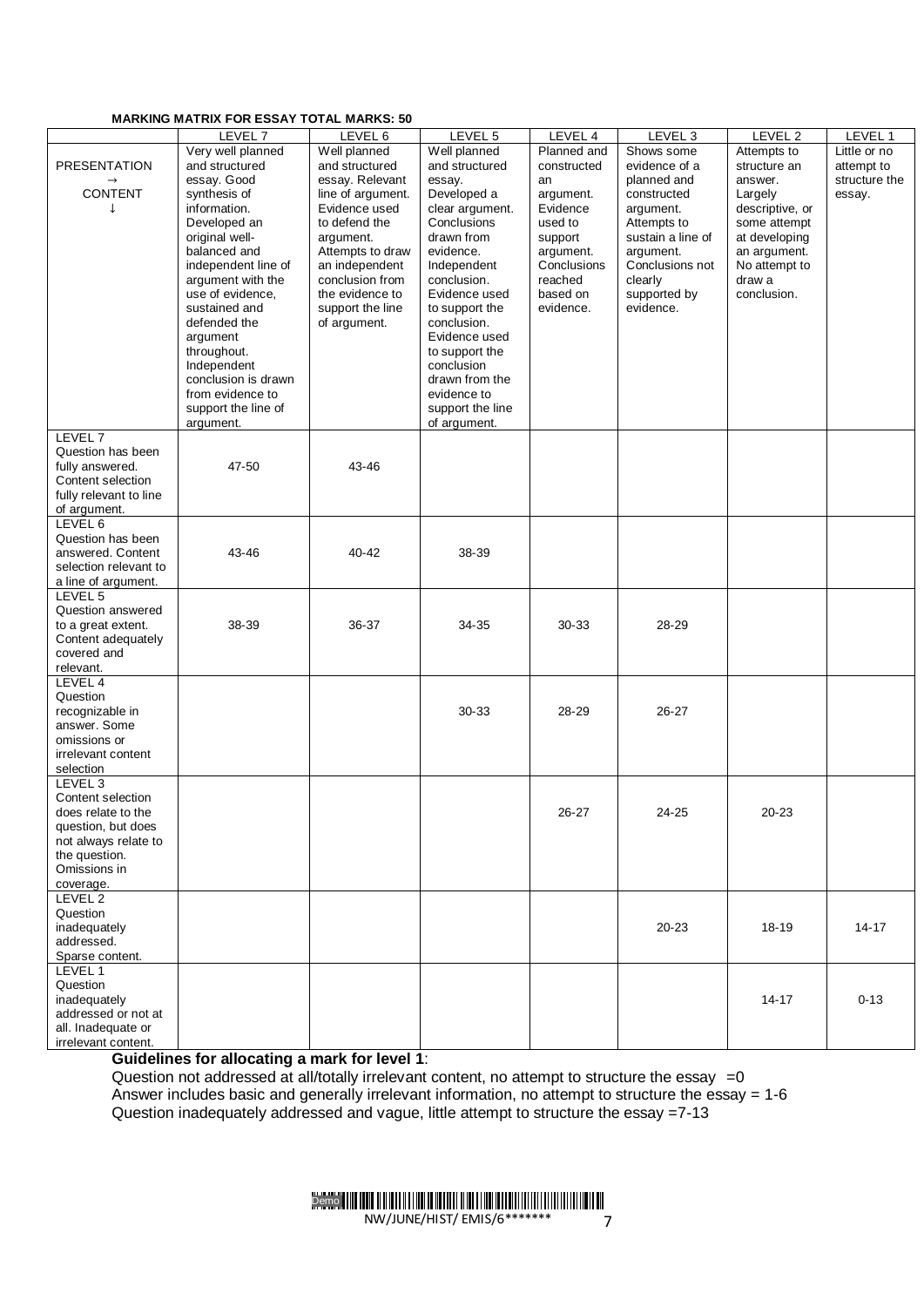#### **SECTION A: SOURCE-BASED QUESTIONS**

#### **QUESTION 1: HOW DID THE PHILOSOPHY OF BLACK CONSCIOUSNESS INFLUENCE THE POLITICAL THINKING OF THE YOUTH IN SOUTH AFRICA IN THE 1970s?**

#### 1.1 1.1.1 *[Explanation of historical concept from Source 1A – L1*]

- Realisation of black man's independent from white man's perception of inferiority and the need to come together against the cause of oppression
- Philosophy introduced by Biko requesting the black man to free themselves from the chains of inferiority
- Any other relevant response  $(1 \times 2)$   $(2)$
- 1.1.2 *[Extraction from of evidence Source 1A – L 1]*
	- Blacks had to redefine their values, self-image and the entire outlook  $(1 \times 1)$  (1)
- 1.1.3 *[Extraction from of evidence Source 1A – L1*]
	- Africans
	- Indians
	- Coloureds (3 x 1) (3)
- 1.1.4 [*Interpretation of evidence from Source 1A – L2]*
	- The colour of their own skin prevented them from attaining privileges
	- Whites defined them negatively as non-white
	- Any other relevant response (any 1 x 2) (2)
- 1.1.5 [*Interpretation of evidence from Source 1A – L2]*
	- Apartheid undermined the Blacks
	- Apartheid treated Blacks badly
	- Apartheid discriminated against Blacks
	- Apartheid divide Blacks into ethnic and linguistic groups
	- Any other relevant response (Any 1 x 2) (2)
- 1.1.6 *[Interpretation of evidence from Source 1A – L2]*
	- Black Consciousness intended to unify black people whilst apartheid separated blacks into ethnic and linguistic groups
	- Black Consciousness promoted self reliance whilst apartheid promoted dependency of black people on whites
	- Any other relevant response (1 x 2) (2)
- 1.1.7 *[Extraction from of evidence Source 1A – L1*]
	- ...seeking to run away from themselves and emulate the white man.  $(1 \times 1)$   $(1)$

Demo NW/JUNE/HIST/ EMIS/6\*\* 8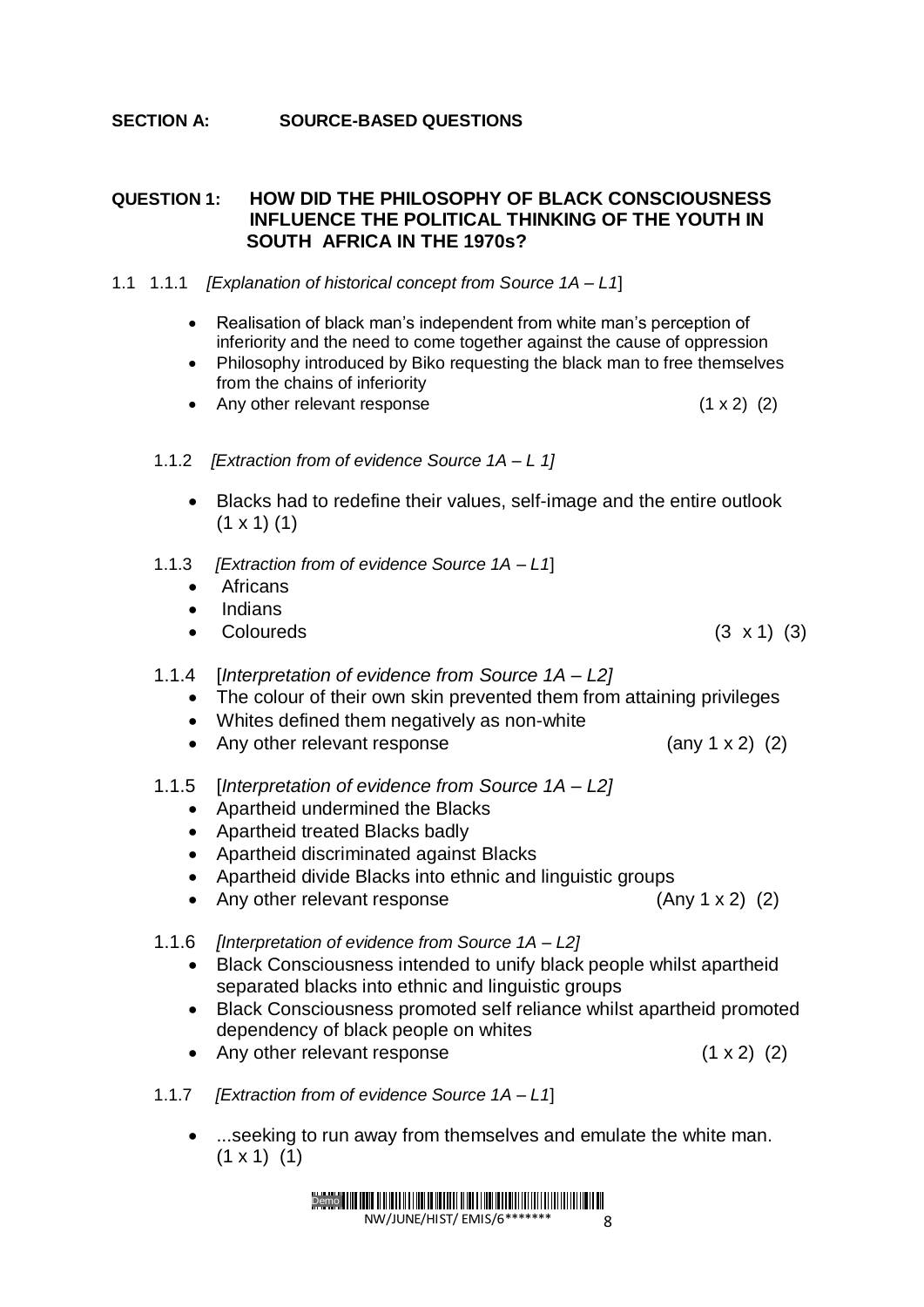#### 1.2 1.2.1 *[Interpretation of evidence from Source 1B – L2]*

- As young people they were made to be aware that information about the struggle is contained in the banned books
- As a young person they had to read books, especially the banned books
- Any other relevant response  $(2 \times 2)$  (4)

#### 1.2.2 *[Extraction of evidence from Source 1B – L1]*

- Student uprising in France and Europe
- Work of the Civil Rights Movement and Black Power Movement of the United States
- Defeat of the Portuguese in Mozambique and Angola  $3 \times 1$  (3)
- 1.2.3 *[Analysis of evidence from Source 1B – L2]*
	- Meetings were held at the swimming pools to disguise
	- Attendants were dressed in bikinis and swimming trunks
	- Any other relevant response (Any 1 x 2) (2)
- 1.2.4 *[Ascertaining the usefulness of evidence from Source 1B – L3]* **The source is useful because:**
	- It is a testimony from the youth inspired by Biko's philosophy of Black **Consciousness**
	- It indicates how apartheid operated to instil fear to the people
	- It tells us about how meeting were held unnoticed by the youth under difficult circumstances
	- Any other relevant responses (Any 2 x 2) (4)

#### 1.3 1.3.1 *[Interpretation of evidence from Source1C – L2]*

- Students showed their dislike of Afrikaans as a language of the oppressor
- Introduction of Afrikaans met opposition, through demonstrations/ marches
- Students challenging apartheid by rejecting Afrikaans
- Any other relevant response (Any 2 x 2) (4)
- 1.3.2 *[Analysis and interpretation of evidence from Source 1C – L3]*
	- To expose the brutality of the apartheid regime that disregarded human rights
	- Afrikaans was seen as an instrument to be used in working with the mind of the oppressed
	- To show the youth's readiness to challenge apartheid
	- Any other relevant response (Any 1 x 2) (2)

#### Demo **Harry Harry Harry Harry Harry Harry Harry Harry Harry Harry Harry Harry Harry**  $\alpha$

NW/JUNE/HIST/ EMIS/6\*\*\*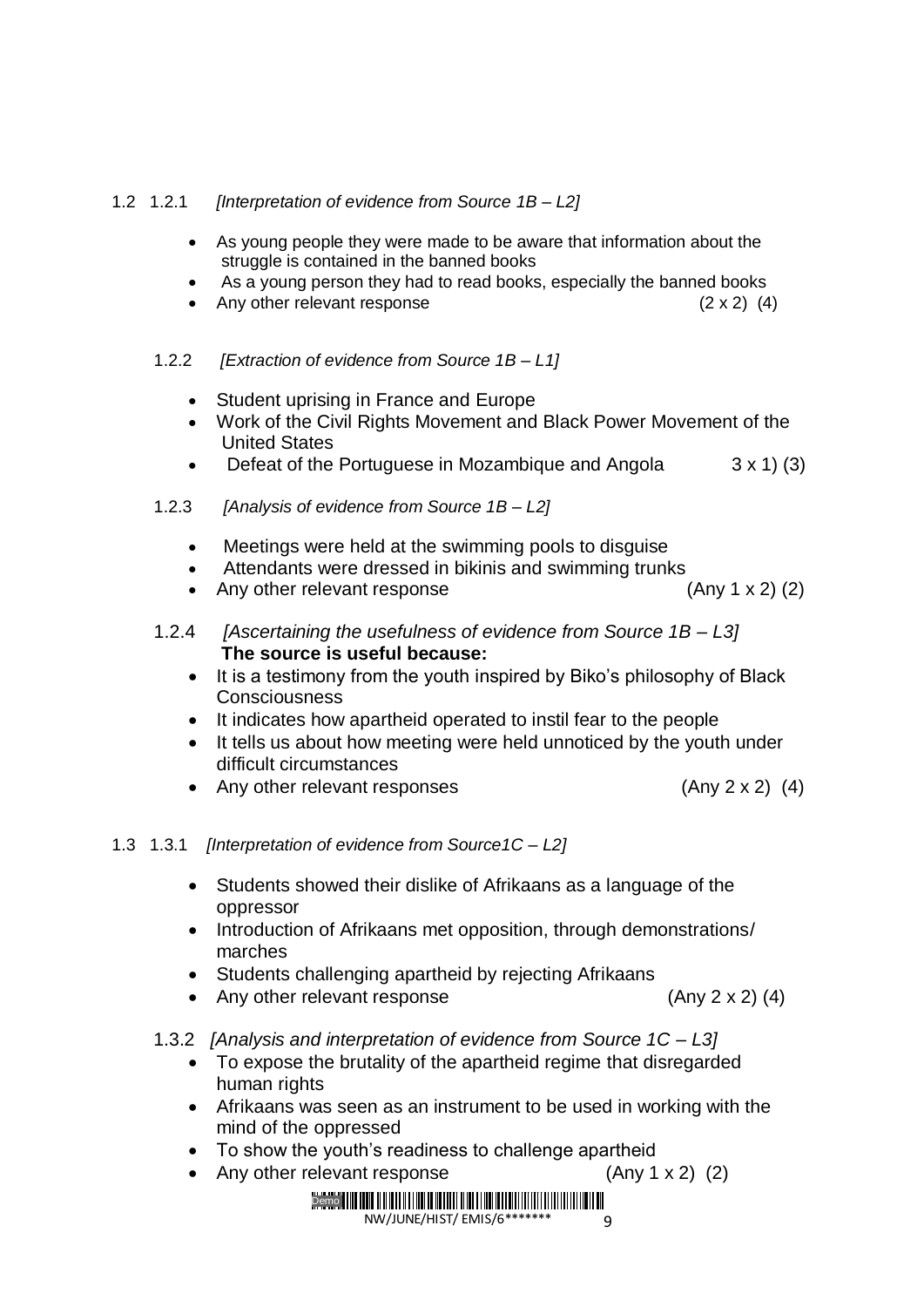#### 1.4 1.4.1 *[Extraction of evidence from Source 1D – L1]*

- South African Students Organisation (SASO)
- South African Students Movement (SASM) (2 x 1) (2)

#### 1.4.2 [*Extraction of evidence from Source 1D – L1]*

- Refused to write examination on the set work written in Afrikaans
- They tore up and burnt the copies of the book written in Afrikaans  $(2 \times 1)$  (2)

#### 1.4.3 [*Interpretation of evidence from Source 1D-L2*]

- NUSAS was a white dominated formation though a multi-racial in its form
- Black students were highly influenced by Biko's philosophy of Black Consciousness, self reliance
- Any other relevant response (Any 1 x 2) (2)

#### 1.5 *[Comparison of information in Sources 1C and 1D – L3]*

- In Source 1D pupils boycotted the November examination because the book was in Afrikaans whilst Source 1C students are seen marching against the introduction of Afrikaans.
- In Source 1D the book written by the white author is said to be about the inferiority of black people whilst in Source 1C says the use of Afrikaans would be like treating black as inferior group
- Any other relevant response (2 x 2) (4) 1.6 *[Interpretation, evaluation and synthesis of evidence from relevant sources-L3]*

In responding to this question, the candidate is required to refer to sources that

are relevant and their own knowledge.

#### **Candidates could include the following aspects in their responses:**

- Young people like Murphy Morobe were influenced to discover more ideas about the struggle (Source 1B)
- Young people were influenced to read more about the struggle from the banned books (Source 1B)
- Young people took leadership position in organising underground meetings (Source 1B) meant to fight apartheid system
- Young people strongly opposed the authorities, opposing the introduction of Afrikaans in schools (Source 1C)
- Young people form their own student movements and political organisations to represent their sentiments (Source 1D)
- Pupils refused to write examination because of the book written in Afrikaans and its content degrading black people (Source 1D)
- Most of the young people went to exiles to get support from outside against apartheid (Own knowledge)
- Any other relevant response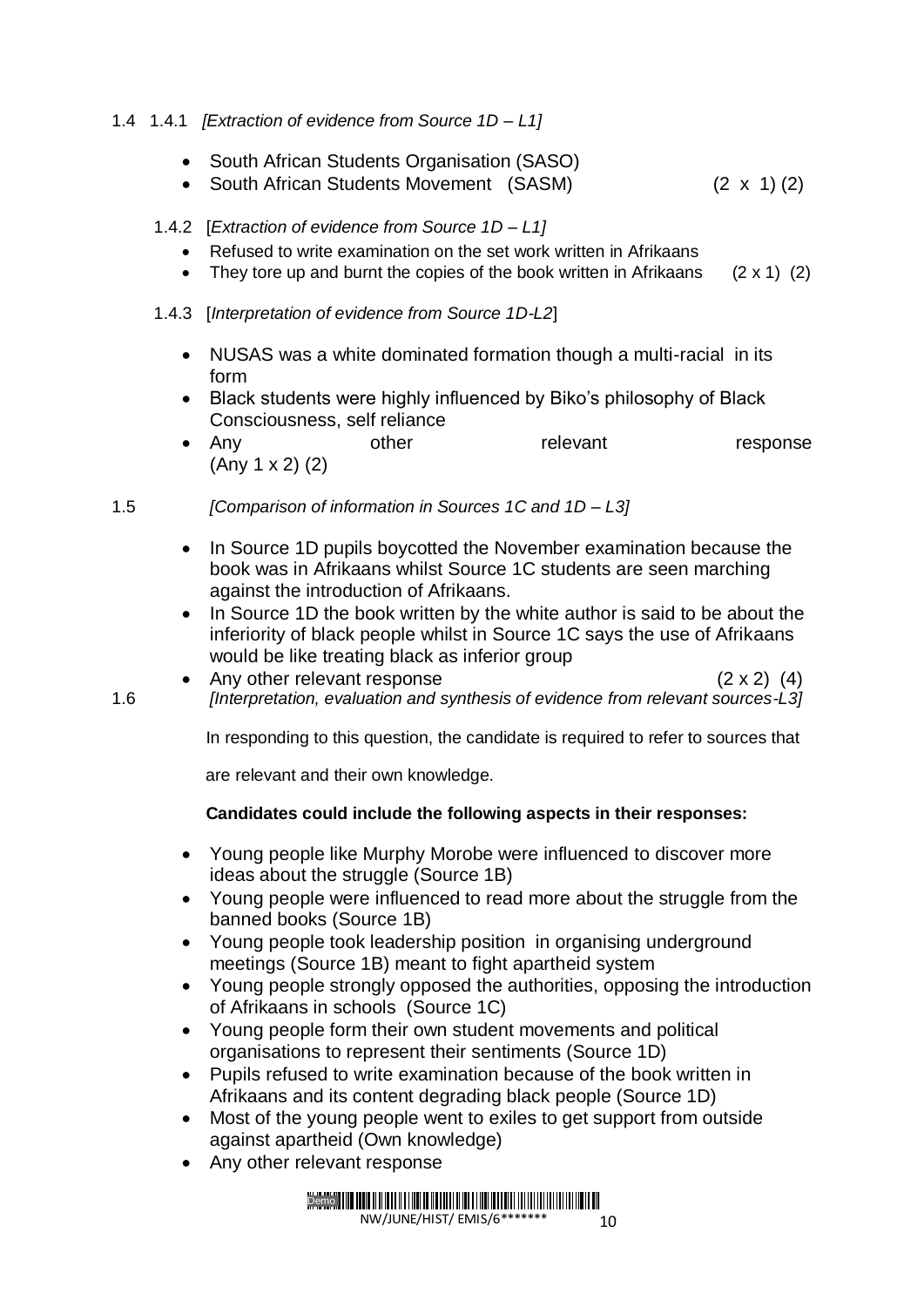|         | Use the following rubric to allocate marks:                                                                                                                                                                                                                                                                                                                                                             |               |
|---------|---------------------------------------------------------------------------------------------------------------------------------------------------------------------------------------------------------------------------------------------------------------------------------------------------------------------------------------------------------------------------------------------------------|---------------|
| Level 1 | Uses evidence in an elementary manner, e.g. shows little or no<br>$\bullet$<br>understanding in explaining how the philosophy of Black<br>Consciousness influenced the political thinking of the youth<br>in South Africa in the 1970s.<br>Uses evidence partially to report on topic or cannot report on topic<br>$\bullet$                                                                            | Marks $0 - 2$ |
| Level 2 | Evidence is mostly relevant and relates to a great extent to the<br>$\bullet$<br>topic, e.g. shows understanding in explaining how the<br>philosophy of Black Consciousness influence the political<br>thinking of the youth in South Africa in the 1970s<br>Uses evidence in a very basic manner<br>$\bullet$                                                                                          | Marks 3-5     |
| Level 3 | Uses relevant evidence, e.g. demonstrates a thorough<br>$\bullet$<br>understanding in explaining how did the philosophy of black<br>consciousness influence the political thinking of the youth in<br>South Africa in the 1970s<br>Evidence relates well to the topic<br>$\bullet$<br>Uses evidence very effectively in an organized paragraph that<br>$\bullet$<br>shows an understanding of the topic | Marks 6-8     |

(8)

 **[50]**

#### **SECTION B: ESSAY QUESTIONS**

### **QUESTION 4: CIVIL RESISTANCES. 1970S to 1980s: SOUTH AFRICA: THE CRISIS OF APARTHEID IN THE 1980s**

[*Plan and construct an original argument based on relevant evidence using analytic and interpretative skills*]

#### **SYNOPSIS**

Candidates need to critically discuss various forms of resistance that the Anti-Apartheid Movements embarked on in the 1980s against apartheid government. Candidates need to use relevant examples to indicate the impact that the resistance had on the apartheid government.